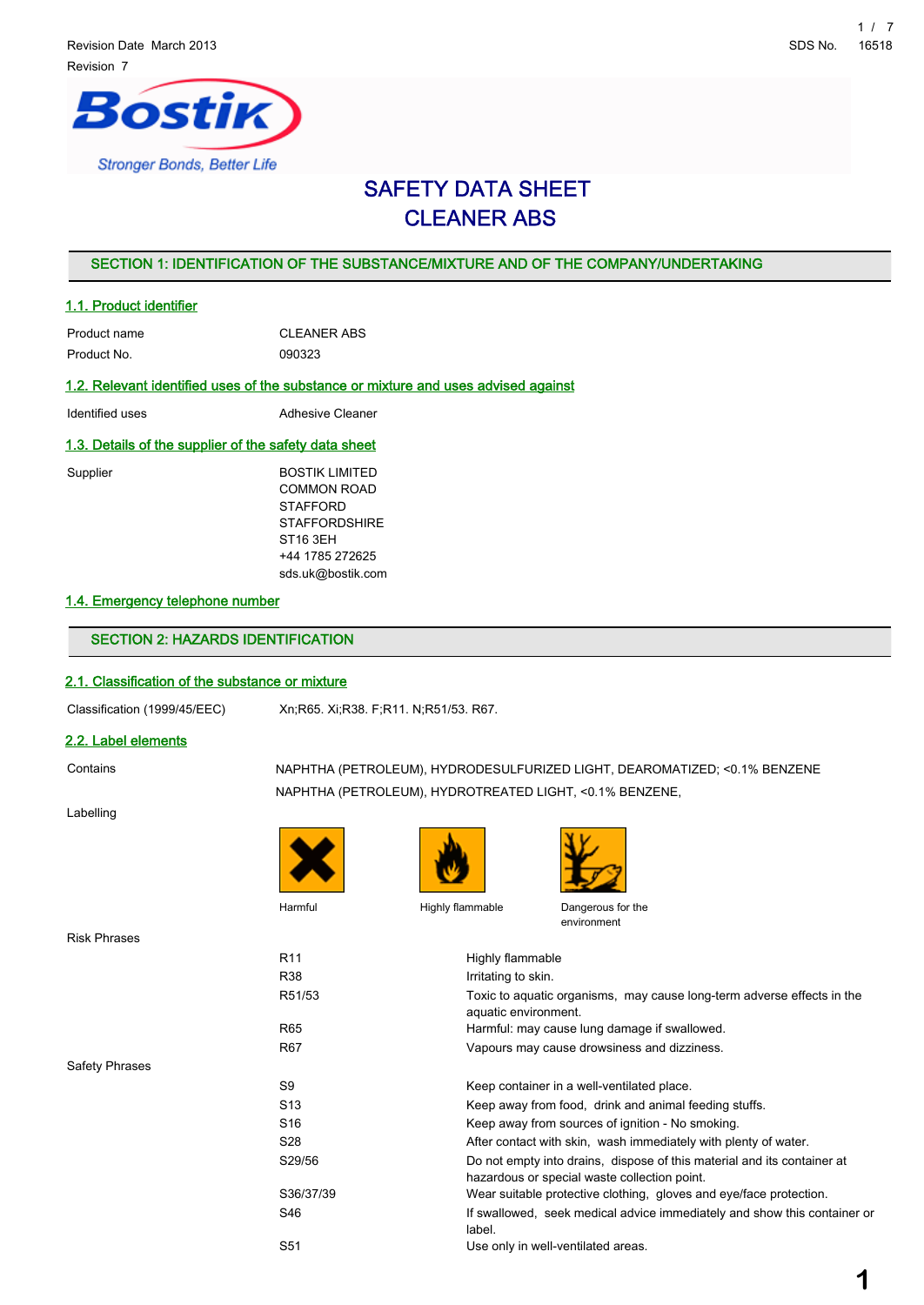S61 **Avoid release to the environment. Refer to special instructions/safety data** sheets.

# 2.3. Other hazards

Vapours are heavier than air and can travel long distances to a source of ignition Pilot lights can ignite the vapour

SECTION 3: COMPOSITION/INFORMATION ON INGREDIENTS

### 3.2. Mixtures

| NAPHTHA (PETROLEUM), HYDRODESULFURIZED LIGHT, DEAROMATIZED; <0.1% BENZENE          | 30-60%                                                  |
|------------------------------------------------------------------------------------|---------------------------------------------------------|
| EC No.: 295-434-2                                                                  |                                                         |
| Classification (67/548/EEC)<br>Xn; R65.<br>Xi, R38.<br>F;R11.<br>N;R51/53.<br>R67. |                                                         |
|                                                                                    | 30-60%                                                  |
|                                                                                    |                                                         |
| EC No.:                                                                            |                                                         |
|                                                                                    | NAPHTHA (PETROLEUM), HYDROTREATED LIGHT, <0.1% BENZENE, |

The Full Text for all R-Phrases and Hazard Statements are Displayed in Section 16.

#### SECTION 4: FIRST AID MEASURES

#### 4.1. Description of first aid measures

Inhalation

Remove victim immediately from source of exposure. Move the exposed person to fresh air at once. Get medical attention. Ingestion

DO NOT induce vomiting. Get medical attention immediately.

Skin contact

Promptly flush contaminated skin with water. Promptly remove clothing if soaked through and flush the skin with water. Get medical attention promptly if symptoms occur after washing.

Eye contact

Rinse the eye with water immediately. Continue to rinse for at least 15 minutes and get medical attention.

#### 4.2. Most important symptoms and effects, both acute and delayed

#### 4.3. Indication of any immediate medical attention and special treatment needed

# SECTION 5: FIREFIGHTING MEASURES

# 5.1. Extinguishing media

Extinguishing media

Fire can be extinguished using: Foam. Powder.

#### 5.2. Special hazards arising from the substance or mixture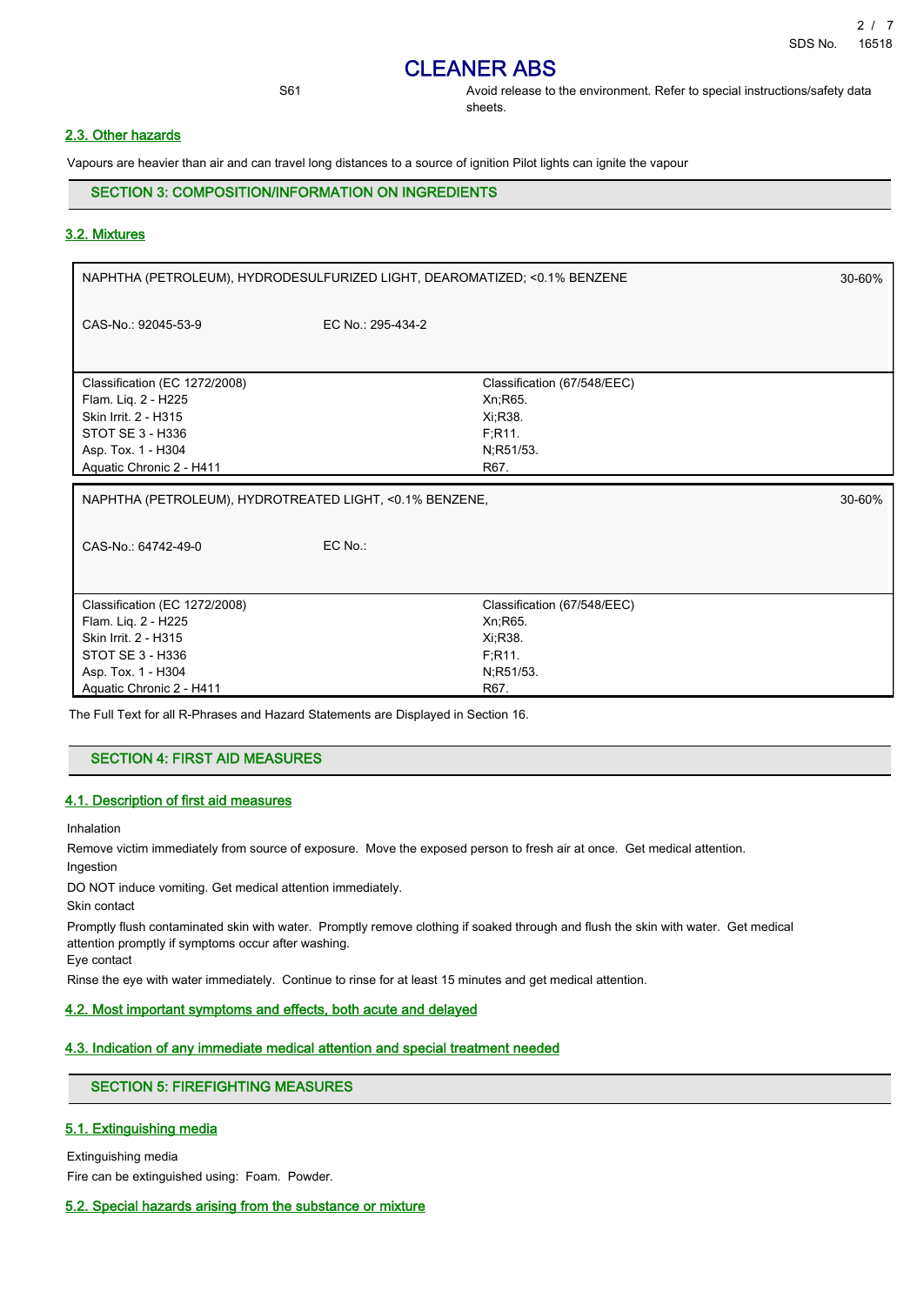#### Unusual Fire & Explosion Hazards

May travel considerable distance to source of ignition and flash back. Heat may cause the containers to explode. Solvent vapours may form explosive mixtures with air. Vapours are heavier than air and may spread near ground to sources of ignition. HIGHLY FLAMMABLE! Specific hazards

Toxic gases/vapours/fumes of: Carbon dioxide (CO2). Carbon monoxide (CO).

#### 5.3. Advice for firefighters

#### Special Fire Fighting Procedures

Fight advanced or massive fires from safe distance or protected location. Use pressurised air mask if product is involved in a fire. Keep run-off water out of sewers and water sources. Dike for water control. Use water SPRAY only to cool containers! Do not put water on leaked material. Avoid breathing fire vapours.

Protective equipment for fire-fighters

Wear self contained breathing apparatus

# SECTION 6: ACCIDENTAL RELEASE MEASURES

#### 6.1. Personal precautions, protective equipment and emergency procedures

Avoid skin and eye contact. Ensure adequate ventilation. Wear personal protective equipment. Wear self contained breathing apparatus.

#### 6.2. Environmental precautions

Prevent entry into drains and water courses.

# 6.3. Methods and material for containment and cleaning up

Extinguish all ignition sources. Avoid sparks, flames, heat and smoking. Ventilate. Provide ventilation and confine spill. Do not allow runoff to sewer. Absorb onto sand, earth or abosorbent granules. Pick up with non-sparking tools and place into metal containers with sealable lids. Mark containers with details of hazards and store in designated area ready for disposal.

#### 6.4. Reference to other sections

### SECTION 7: HANDLING AND STORAGE

#### 7.1. Precautions for safe handling

Keep away from heat, sparks and open flame. Avoid spilling, skin and eye contact. Ventilate well, avoid breathing vapours. Use approved respirator if air contamination is above accepted level. Mechanical ventilation or local exhaust ventilation may be required. Static electricity and formation of sparks must be prevented. Eliminate all sources of ignition.

#### 7.2. Conditions for safe storage, including any incompatibilities

Store at moderate temperatures in dry, well ventilated area. Storage Class Flammable liquid storage.

#### 7.3. Specific end use(s)

#### SECTION 8: EXPOSURE CONTROLS/PERSONAL PROTECTION

#### 8.1. Control parameters

Ingredient Comments WEL = Workplace Exposure Limits

#### 8.2. Exposure controls

Protective equipment



Process conditions

Use engineering controls to reduce air contamination to permissible exposure level.

Engineering measures

Explosion-proof general and local exhaust ventilation.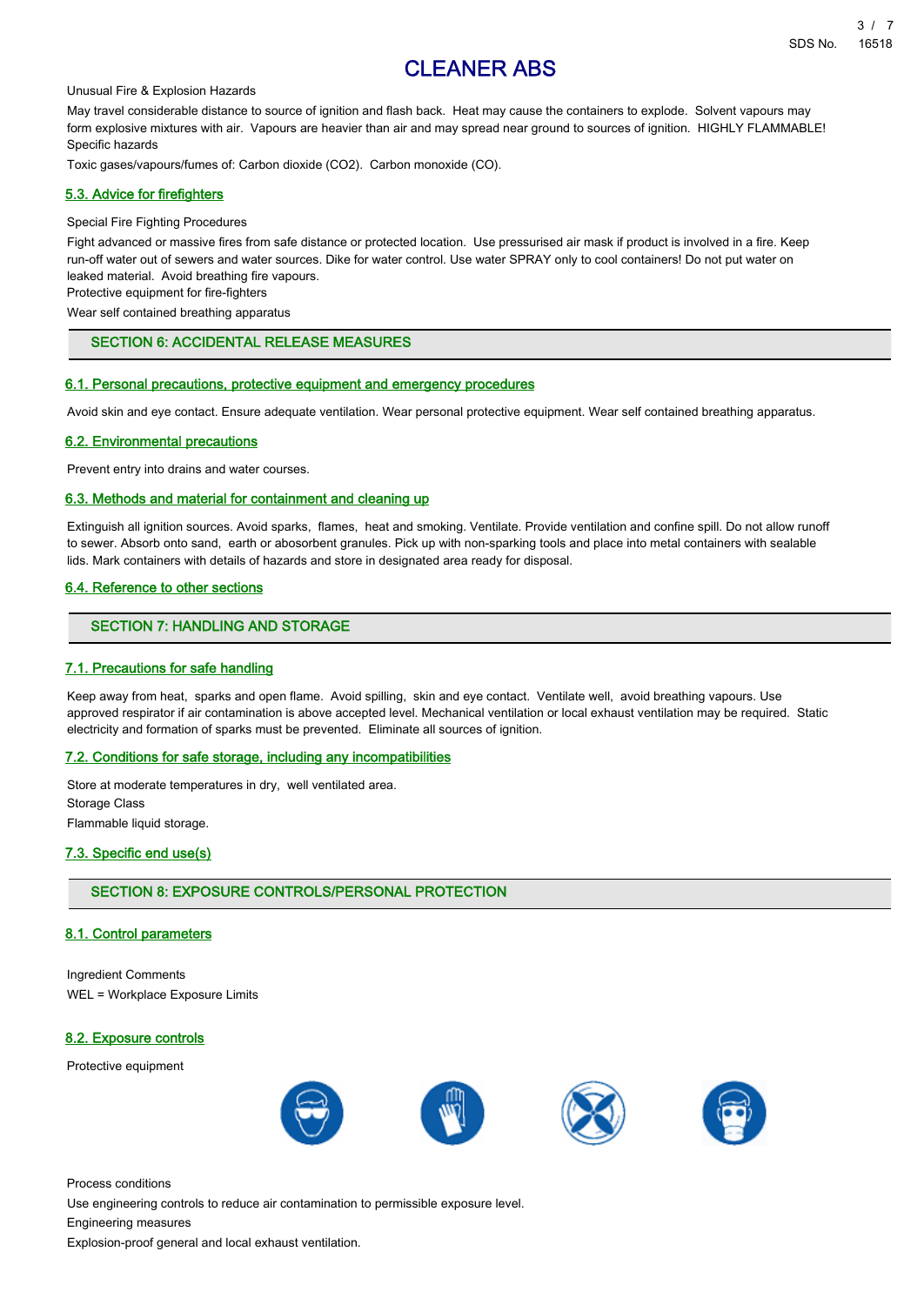Respiratory equipment

Respiratory protection must be used if air contamination exceeds acceptable level. Wear mask supplied with: Gas cartridge suitable for organic substances.

Hand protection

Protective gloves must be used if there is a risk of direct contact or splash. Use protective gloves made of: Nitrile.

Eye protection

Wear splash-proof eye goggles to prevent any possibility of eye contact.

Other Protection

Wear appropriate clothing to prevent repeated or prolonged skin contact.

Hygiene measures

Wash promptly with soap & water if skin becomes contaminated. Wash hands at the end of each work shift and before eating, smoking and using the toilet. DO NOT SMOKE IN WORK AREA! Use appropriate skin cream to prevent drying of skin.

SECTION 9: PHYSICAL AND CHEMICAL PROPERTIES

#### 9.1. Information on basic physical and chemical properties

| Appearance                     | Liguid                    |
|--------------------------------|---------------------------|
| Colour                         | Colourless.               |
| Odour                          | Hydrocarbon.              |
| Melting point $(^{\circ}C)$    | $-20$                     |
| Relative density               | $0.7 \ @ 15 °c$           |
| Evaporation rate               | 7.000 BuAc=1              |
| Flash point (°C)               | -26 TCC (Tag closed cup). |
| Auto Ignition Temperature (°C) | >200                      |

### 9.2. Other information

SECTION 10: STABILITY AND REACTIVITY

# 10.1. Reactivity

#### 10.2. Chemical stability

Avoid Heat, sparks, flames.

10.3. Possibility of hazardous reactions

#### 10.4. Conditions to avoid

Avoid temperatures above 30 deg C

# 10.5. Incompatible materials

Materials To Avoid

Oxidising agents. Flammable/combustible material.

#### 10.6. Hazardous decomposition products

Fire or high temperatures create: Toxic gases/vapours/fumes of: Carbon monoxide (CO). Carbon dioxide (CO2).

SECTION 11: TOXICOLOGICAL INFORMATION

#### 11.1. Information on toxicological effects

Inhalation Drowsiness, dizziness, disorientation, vertigo.

Ingestion

Harmful: may cause lung damage if swallowed. Pneumonia may be the result if vomited material containing solvents reaches the lungs.

Skin contact Irritating to skin.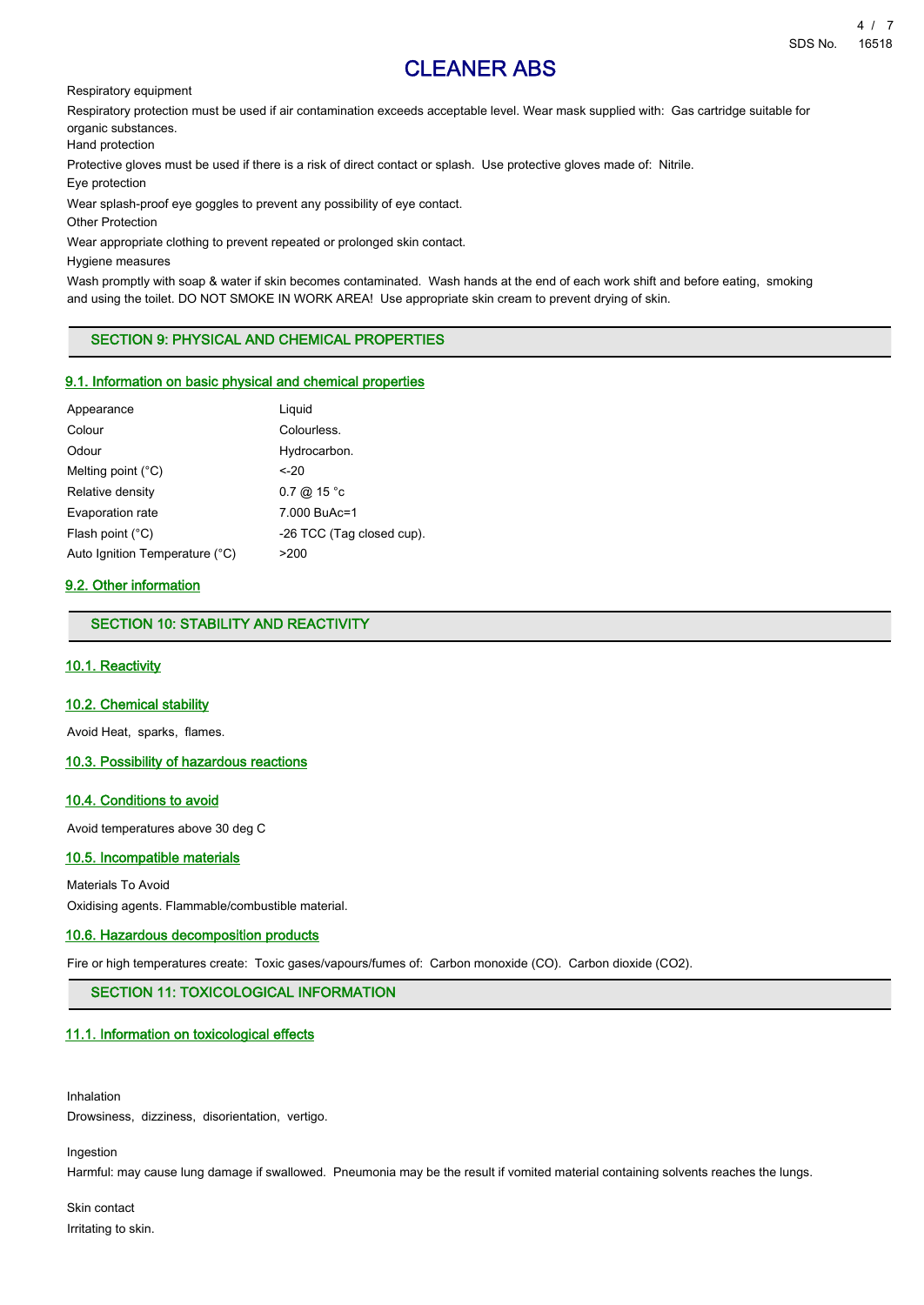Eye contact Irritation, burning, lachrymation, blurred vision after liquid splash. Medical Considerations Skin disorders and allergies. Chronic respiratory and obstructive airway diseases. History of smoking.

# SECTION 12: ECOLOGICAL INFORMATION

**Ecotoxicity** 

Dangerous for the environment: May cause long-term adverse effects in the aquatic environment. Contamination of the terrestrial and aquatic environments should be avoided

#### 12.1. Toxicity

# 12.2. Persistence and degradability

#### 12.3. Bioaccumulative potential

#### 12.4. Mobility in soil

#### 12.5. Results of PBT and vPvB assessment

## 12.6. Other adverse effects

# SECTION 13: DISPOSAL CONSIDERATIONS

General information

This material is classified as special waste as defined by Special Waste Regulations 1996 and must be disposed of by an authorised contractor

### 13.1. Waste treatment methods

Dispose of waste and residues in accordance with local authority requirements.

Waste Class

Classified as Special Waste. Not permitted for landfill in liquid state.

SECTION 14: TRANSPORT INFORMATION

# 14.1. UN number

| UN No. (ADR/RID/ADN) | 1263 |
|----------------------|------|
| UN No. (IMDG)        | 1263 |
| UN No. (ICAO)        | 1263 |

### 14.2. UN proper shipping name

Proper Shipping Name PAINT RELATED MATERIAL (NAPHTHA (PETROLEUM), HYDRODESULFURIZED LIGHT, DEAROMATIZED; <0.1% BENZENE)

# 14.3. Transport hazard class(es)

| <b>ADR/RID/ADN Class</b> | 3                           |
|--------------------------|-----------------------------|
| <b>ADR/RID/ADN Class</b> | Class 3: Flammable liquids. |
| ADR Label No.            | 3                           |
| <b>IMDG Class</b>        | 3                           |
| ICAO Class/Division      | 3                           |
| <b>Transport Labels</b>  |                             |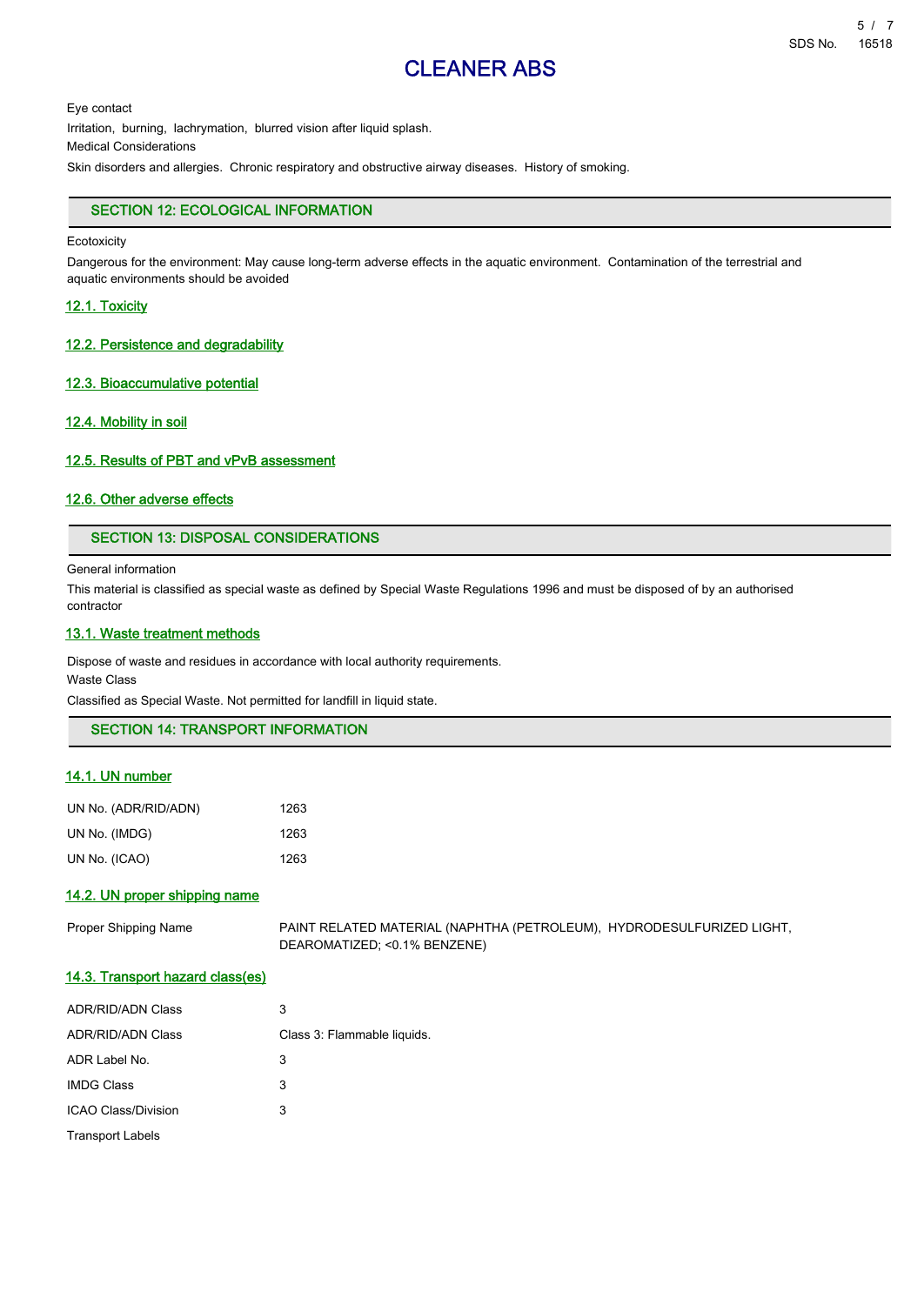

# 14.4. Packing group

| ADR/RID/ADN Packing group | Ш |
|---------------------------|---|
| <b>IMDG Packing group</b> | Ш |
| ICAO Packing group        | Ш |

# 14.5. Environmental hazards

Environmentally Hazardous Substance/Marine Pollutant



# 14.6. Special precautions for user

| EMS                          | $F-E. S-E$  |
|------------------------------|-------------|
| <b>Emergency Action Code</b> | $\cdot$ 3YE |
| Hazard No. (ADR)             | 33          |
| Tunnel Restriction Code      | (D/E)       |

# 14.7. Transport in bulk according to Annex II of MARPOL73/78 and the IBC Code

# SECTION 15: REGULATORY INFORMATION

#### 15.1. Safety, health and environmental regulations/legislation specific for the substance or mixture

Statutory Instruments

Control of Substances Hazardous to Health. The Chemicals (Hazard Information and Packaging for Supply) Regulations 2009 (S.I 2009 No. 716).

Approved Code Of Practice

Classification and Labelling of Substances and Preparations Dangerous for Supply. Safety Data Sheets for Substances and Preparations. Guidance Notes

Workplace Exposure Limits EH40. Introduction to Local Exhaust Ventilation HS(G)37. CHIP for everyone HSG(108).

# 15.2. Chemical Safety Assessment

### SECTION 16: OTHER INFORMATION

General information

This product should be used as directed by Bostik Ltd. For further information consult the product data sheet or contact Technical Services. Information Sources

This safety data sheet was compiled using current safety information supplied by distributor of raw materials.

Revision Comments

NOTE: Lines within the margin indicate significant changes from the previous revision. This safety data sheet supersedes all previous issues and users are cautioned to ensure that it is current. Destroy all previous data sheets and if in doubt contact Bostik Limited.

| Issued By            | Approved LJ |
|----------------------|-------------|
| <b>Revision Date</b> | March 2013  |
| <b>Revision</b>      |             |
| Date                 | May 2003    |